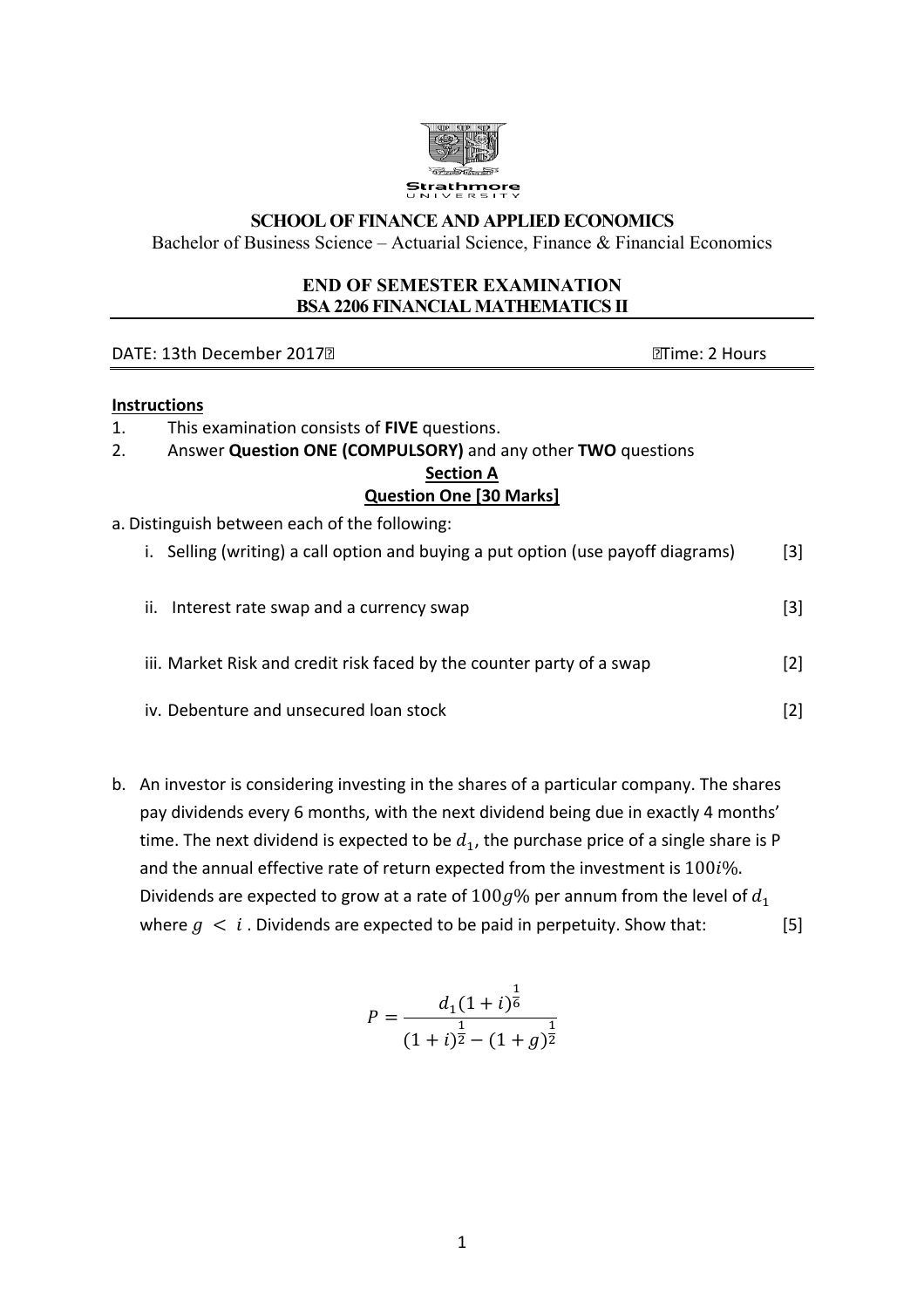- c. The expected annual effective rate of return from an insurance company's investments is 6% and the standard deviation of annual returns is 8%. The annual effective returns are independent and  $(1 + i_t)$  is lognormally distributed, where  $i_t$  is the return in the  $t^{th}$  year. Calculate the probability that the accumulation of the investment will be less than 90% of the expected value. **Example 2008** 16 and 2008 16 and 2008 16 and 2008 16 and 2008 16 and 2008 16 and 2008 16 and 2008 16 and 2008 16 and 2008 16 and 2008 16 and 2008 16 and 2008 16 and 2008 16 and 2008 16 and
- d. A property development company has just purchased a retail outlet for \$4,000,000. A further \$900,000 will be spent refurbishing the outlet in six months' time. An agreement has been made with a prospective tenant who will occupy the outlet beginning one year after the purchase date. The tenant will pay rent to the owner for five years and will then immediately purchase the outlet from the property development company for \$6,800,000. The initial rent will be \$360,000 per annum and this will be increased by the same percentage compound rate at the beginning of each successive year. The rental income is received quarterly in advance. Calculate the compound percentage increase in the annual rent required to earn the company an  $\frac{19}{19}$  internal rate of return of 12% per annum effective.

# **SECTION B**

# **Question Two [20 Marks]**

| a. Define each of the following terms stating one disadvantage of each: | [6] |
|-------------------------------------------------------------------------|-----|
|-------------------------------------------------------------------------|-----|

- i. Discounted payback
- ii. Time-weighted rate of return
- iii. Money- weighted rate of return
- b. A university offers its students three financing options for a degree course that lasts exactly three years.

# Option A

Fees are paid during the term of the course monthly in advance. The fees are  $£10,000$  per annum in the first year and rise by 5% on the first and second anniversaries of the start of the course.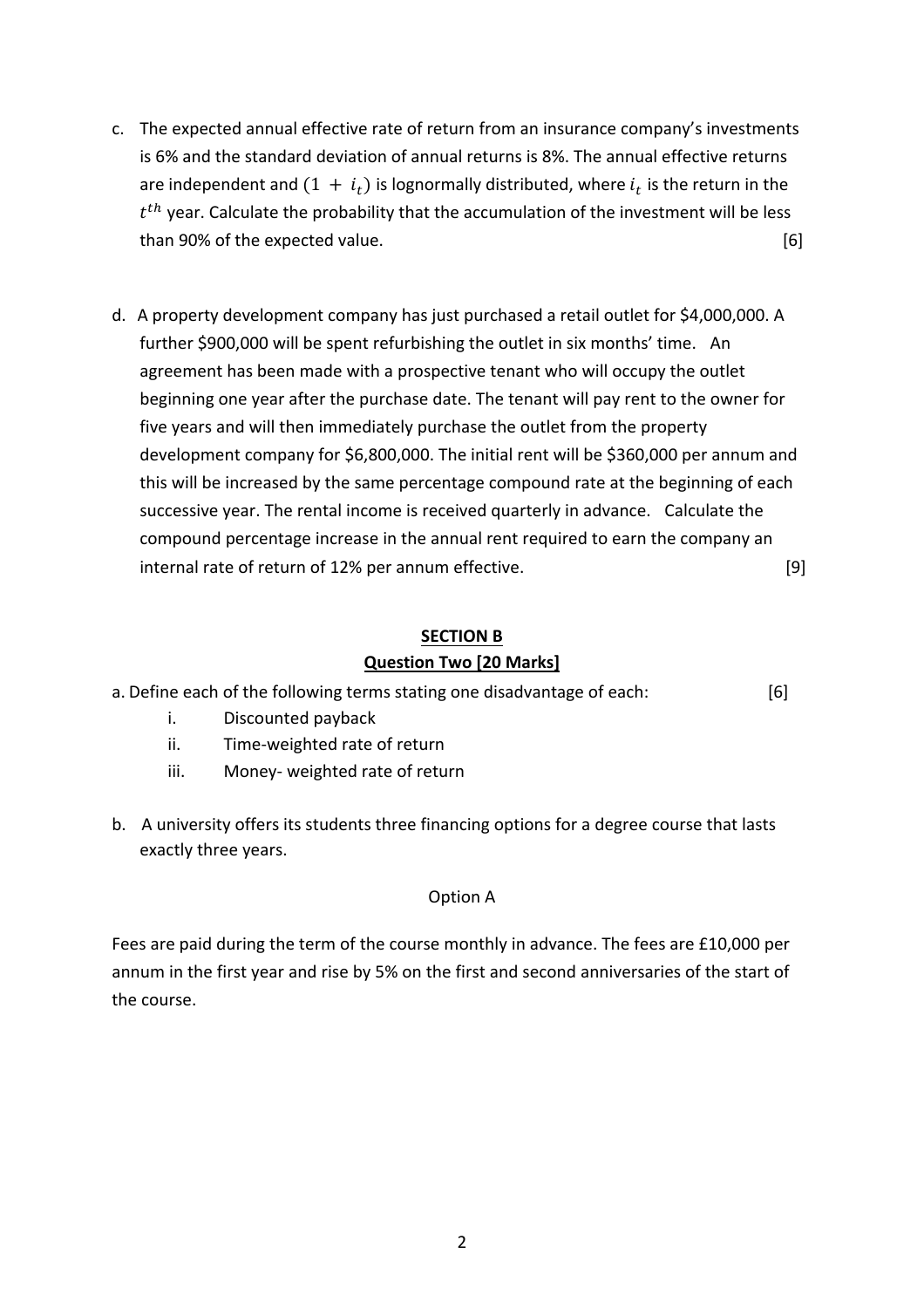## Option B

- The university makes a loan to the students which is repaid in instalments after the end of the course. The instalments are determined as follows:
- No payments are made until three years after the end of the course.
- Over the following 15 years, students pay the university  $£1,300$  per year, quarterly in advance.
- After 15 years of payments, the quarterly instalments are increased to £1,500 per year, quarterly in advance. After a further 15 years of payments, the quarterly instalments are increased to £1,800 per year, quarterly in advance, for a further 15-year period after which there are no more payments.

# Option C

Students pay to the university 3% of all their future earnings from work, with the payments made annually in arrear.

A particular student wishes to attend the university. He expects to leave university at the end of the three-year course and immediately obtain employment. The student expects that his earnings will rise by 3% per annum compound at the end of each year for 10 years and then he will take a five-year career break.

After the career break, he expects to restart work on the salary he was earning when the career break started. He then expects to receive salary increases of 1% per annum compound at the end of each year until retiring 45 years after graduating.

The student wishes to take the financing option with the lowest net present value at a rate of interest of 3% per annum effective.

|     | Calculate the present value of the payments due under option A. | $\lceil 3 \rceil$ |
|-----|-----------------------------------------------------------------|-------------------|
| ii. | Calculate the present value of the payments due under option B. | $\lceil 4 \rceil$ |

 $i$ iii. Calculate the initial level of salary that will lead the payments under option C to have the lowest present value of the three options. [7] [7]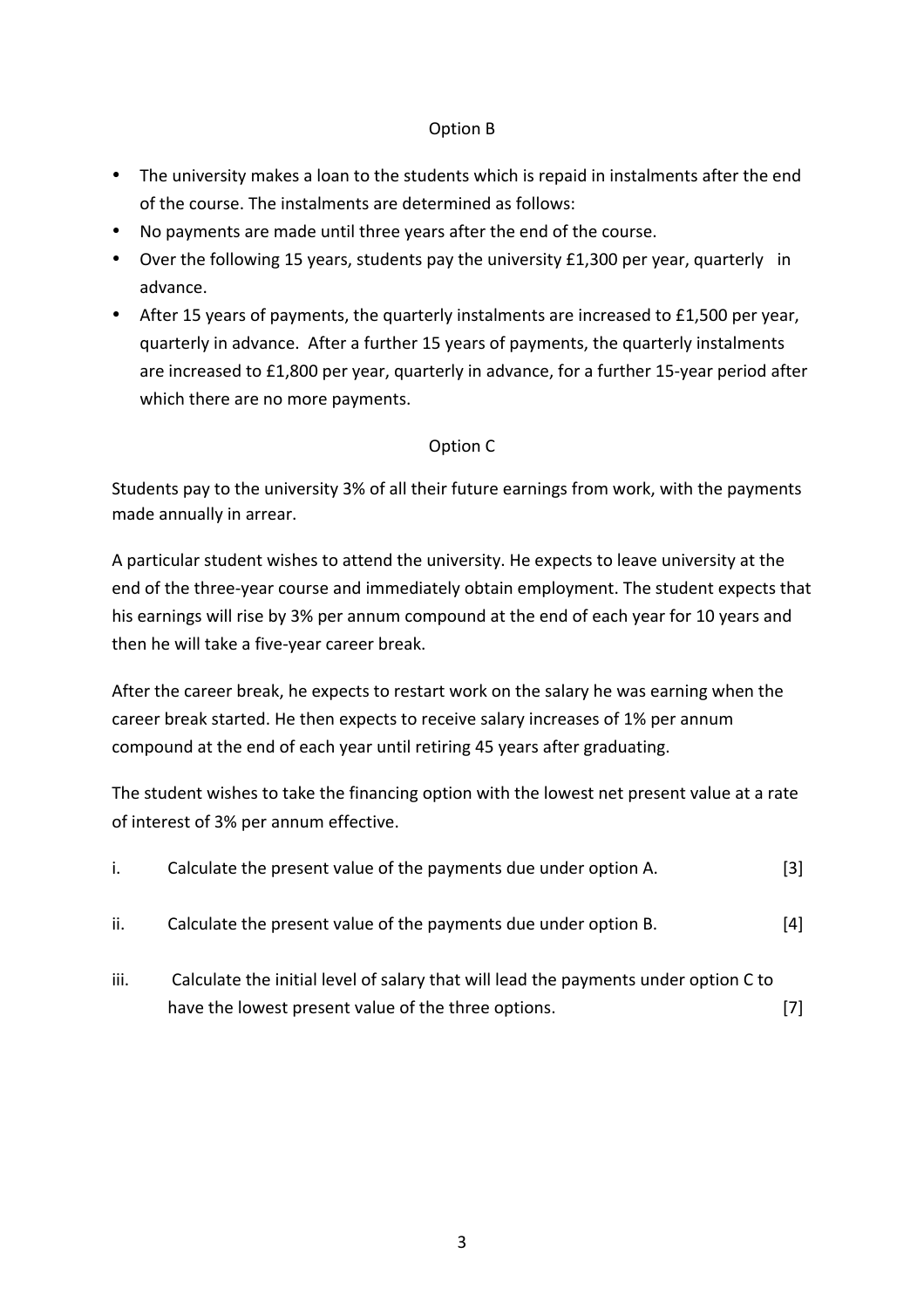# **Question Three [20 Marks]**

- a. Describe the No-Arbitrage Assumption as used in Financial Mathematics [2] b. State what is meant by a "forward contract". Your answer should include reference to the terms "short forward position" and "long forward position". [3] c. Derive the formula for obtaining delivery price of a forward contract under each of the following circumstances (Define clearly all symbols used):  $\triangleright$  A forward contract on a stock that pays no dividend.  $\triangleright$  A forward contract on a stock that pays fixed amount of dividend  $\triangleright$  A forward contract on a stock that pays dividend yield [9]
- d. A one-year forward contract on a share was agreed on 1 September 2015 when the share price was Ksh. 870 and the risk-free force of interest was 7% per annum. The stock was expected to pay a dividend of Ksh. 110 eight months after the date of issue. The price of the share was Ksh. 990 on 1 February 2016 and the risk-free force of interest was 6.5% per annum. The dividend expectation was unchanged. Calculate, showing all working, the value of the contract to the holder of the long forward position on 1 February 2016. [6]

#### **Question Four [ 20 Marks]**

a. In any year, the interest rate per annum effective on monies invested with a given bank has mean value  $\boldsymbol{i}$  and standard deviation  $\boldsymbol{s}$  and is independent of the interest rates in all previous years. Let  $S_n$  be the accumulated amount after  $n$  years of a single investment of 1 at time  $t = 0$ . Show that:

i. 
$$
E[S_n] = (1 + j)^n
$$
 [2]

ii. 
$$
Var[S_n] = (1 + 2j + s^2 + j^2)^n - (1 + j)^{2n}
$$
 [3]

- b. An individual wishes to receive an annuity which is payable monthly in arrears for 15 years. The annuity is to commence in exactly 10 years at an initial rate of £12,000 per annum. The payments increase at each anniversary by 3% per annum. The individual would like to buy the annuity with a single premium 10 years from now.
	- i. Calculate the single premium required in 10 years' time to purchase the annuity assuming an interest rate of 6% per annum effective. [5]